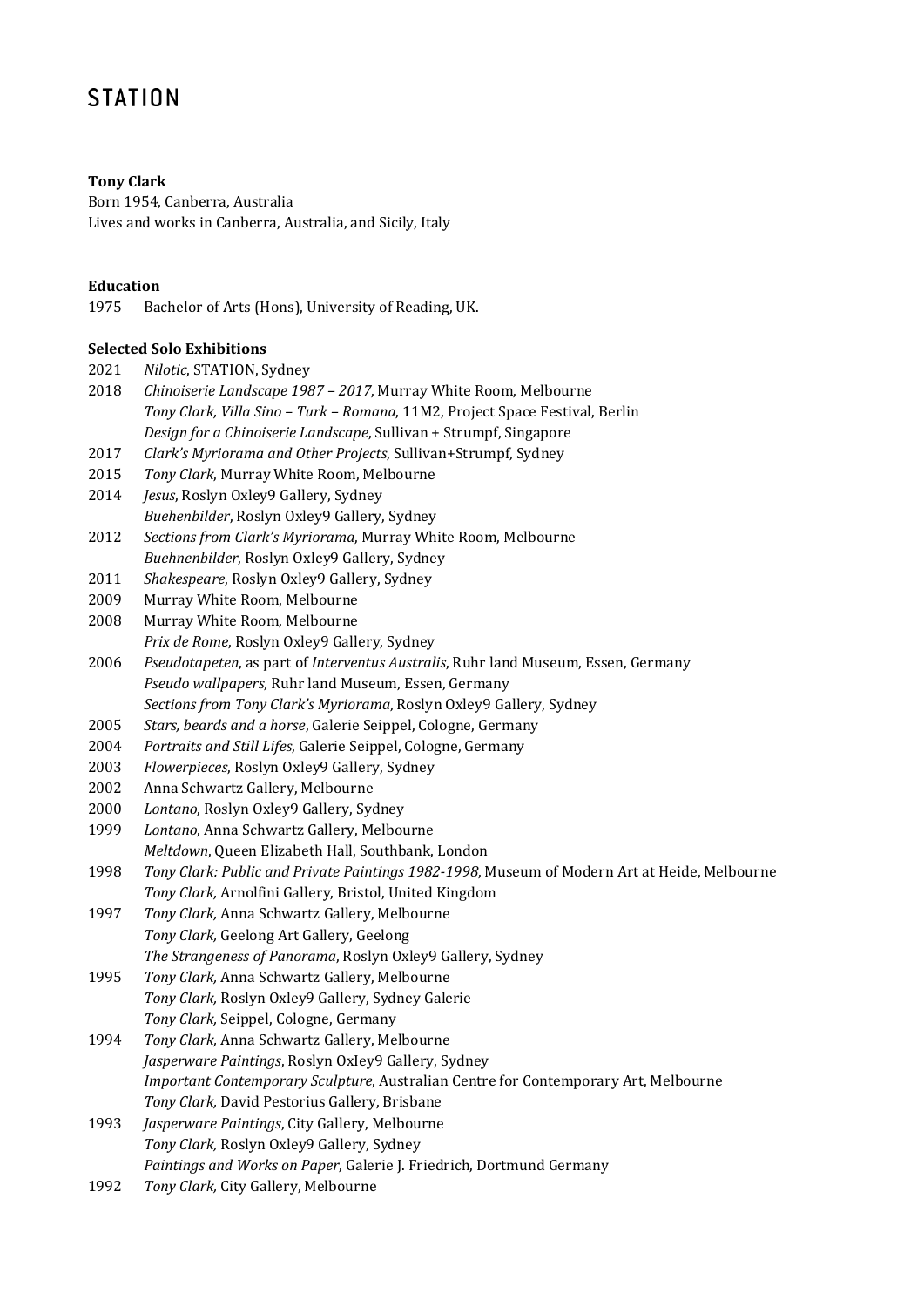- 1991 *Sections from Clark's Myriorama*, Roslyn Oxley9 Gallery, Sydney *Tony Clark,* City Gallery, Melbourne *Tony Clark,* BelIas Gallery, Brisbane
- 1990 *Tony Clark,* Store 5, Melbourne
- *Tony Clark,* Bellas Gallery, Brisbane
- 1989 *Chinoiserie Landscape*, Institute of Modern Art, Brisbane
- 1988 *Bronze Reliefs, Chinoiserie Screens*, Roslyn OxIey9 Gallery, Sydney
- 1987 *ViIIo Sino-Romana*, Roslyn Oxley9 Gallery, Sydney Bellas Gallery, Brisbane
- 1986 *Sacro Idyllic Landscapes*, Roslyn OxIey9 Gallery, Sydney
- 1985 *Tony Clark*, Australian Centre for Contemporary Art, Melbourne
- 1983 *Tony Clark,* Art Projects, Melbourne *Recent Paintings*, Roslyn Oxley9 Gallery, Sydney
- 1982 *Tony Clark,* Art Projects, Melbourne

# **Selected Group Exhibition**

- 2019 *MODEL 2019*, Murray White Room, Melbourne *A New Order*, curated by Linda Short, Buxton Contemporary, Melbourne
- 2018 *GROUP06*, Murray White Room, Melbourne Spring 1883, The Hotel Windsor, Melbourne
- 2017 *Spring 1883*, The Establishment Hotel, Sydney
- *GROUP05*, Murray White Room, Melbourne
- 2016 *Spring 1883*, The Hotel Windsor, Melbourne
- 2015 *Spring 1883*, The Establishment Hotel, Sydney *Art Basel Hong Kong* w Murray White Room, Hong Kong
- 2014 *Spring 1883*, The Hotel Windsor, Melbourne *Portraits*, Murray White Room, Melbourne
- 2013 *Everyday* Murray White Room, Melbourne *Sydney Contemporary,* w Murray White Room, Sydney *Art Basel Hong Kong* w Murray White Room, Hong Kong
- 2011 *Groups Who*, Roslyn Oxley9 Gallery, Sydney *PREVIEW11*, Murray White Room, Melbourne
- 2010 *Hayman Collection Volume 1*, Horsham Regional Art Gallery, Victoria *Wilderness Balnaves Contemporary Painting*, Art Gallery of New South Wales, Sydney *Salon des Refuses*, National Trust S.H. Ervin Gallery, Sydney *Melbourne><Brisbane: punk, art and after*, Ian Potter Museum of Art, University of Melbourne, Melbourne
	- *GROUP 03*, Murray White Room, Melbourne
- 2009 *Sweet spot*, The Ian Potter Museum of Art, the University of Melbourne
- 2008 *GROUP 01*, Murray White Room, Melbourne
- 2007 *Nick Cave – The Exhibition*, The Arts Centre, Melbourne

*Snap Freeze: Still Life Now*, curator Jenna Blyth, TarraWarra Museum of Art, Healesville, Victoria

- 2006 *A Bird in the Hand: Paintings by Tony Clark and John Wolseley*, curated by Robyn McKenzie, La Trobe University Visual Arts Centre, Bendigo, and Art Gallery of New South Wales, Sydney *Uncanny Nature*, curated by Rebecca Coates, Australia Centre of Contemporary Art, Melbourne *Roses*, La Trobe Regional Gallery, Morwell, Victoria
- 2005 *If the walls could talk: Tony Clark, Callum Morton, David Noonan, Kathy Temin and Jenny Watson*, Roslyn Oxley9 Gallery, Sydney
- 2004 *Ed Keupper's MFLL*, Sydney Opera House, Sydney *Hothouse: the flower in contemporary art*, Monash University Museum of Art Touring Exhibition, McClelland Gallery, Langwarrin, Victoria
- 2003 *Art Australia: Zeitigenössishe Kunst*, Galerie Seippel Köln and touring Kunst: Raum Sylt-Quelle, Städtische Galerie Delmenhorst, Kulturstiftung Schloss Agathenburg, Germany *MCA Unpacked II*, Museum of Contemporary Art, Sydney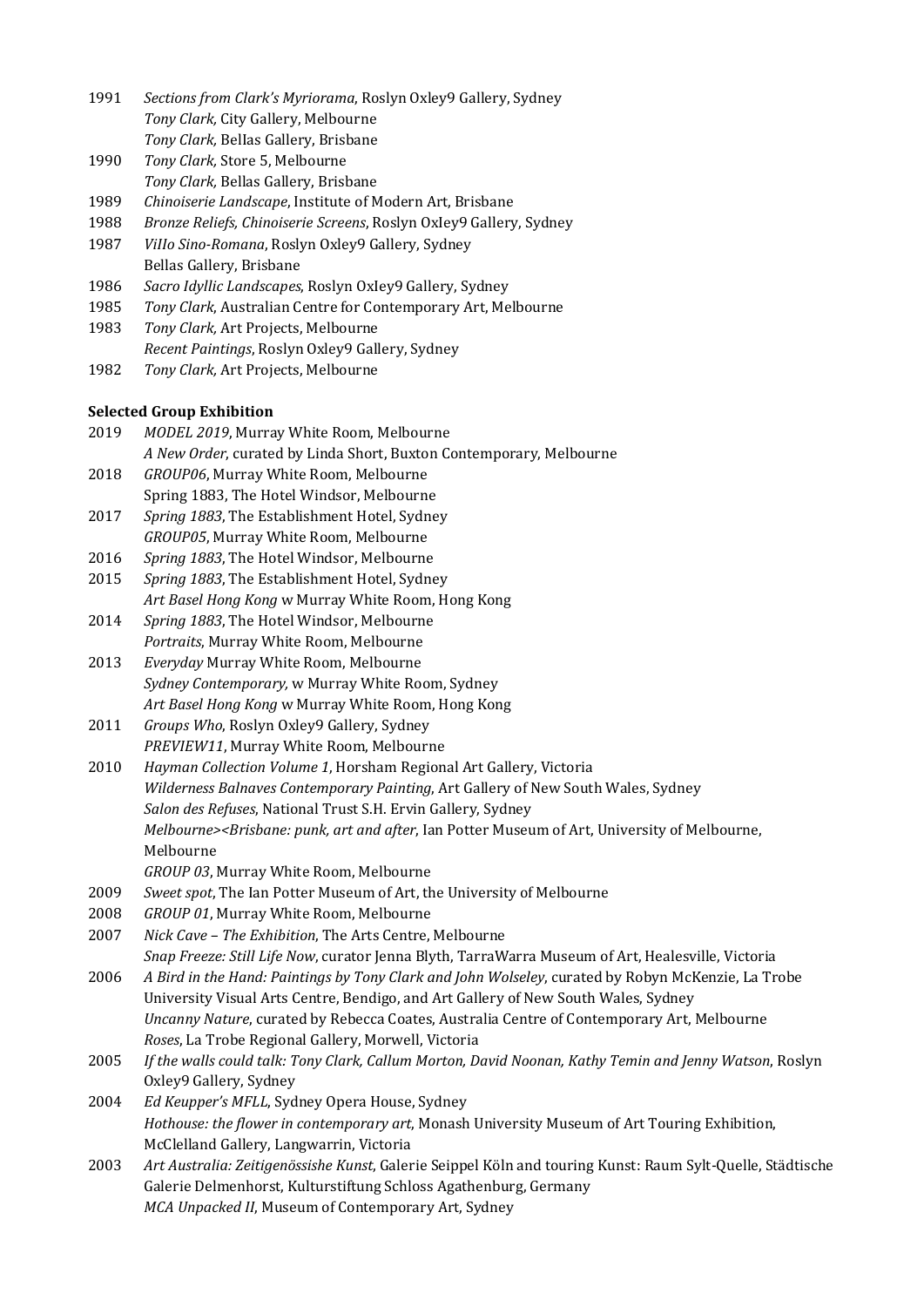*Hothouse: the flower in contemporary art*, Monash University Museum of Art, Victoria (touring exhibition)

2002 *Sublime: 25 Years of the Wesfarmers Collection of Australian Art*, Art Gallery of Western Australia, Perth *The First Twenty Years*, Roslyn Oxley9 Gallery, Sydney 2001 *MCA Unpacked*, Museum of Contemporary Art, Sydney 1998 *Looking at Decoration*, Museum of Contemporary Art, Sydney *Ladies and Gentlemen*, Cameron House, Brisbane *Edifying Sappho and Socrates*, Darlinghurst Community Health Centre, Sydney Gay & Lesbian Mardi Gras, Sydney 1997 *\$\$\$\$*, London, England *Ornamentalism*, Institute of Modern Art, Brisbane 1996 *GeometrylArchitecture/Art*, David Pestorius Gallery, Brisbane 1995 *Videonale*, Bonn Kunstverein, Bonn, Germany *Film*, First Floor, Melbourne First Floor, Melbourne Anna Schwartz Gallery, Melbourne *Blundstone Contemporary Art Prize*, Queen Victoria Museum and Art Gallery, Hobart *Wall Drawings*, 200 Gertrude Street, Melbourne *Recent Acquisitions*, Deakin University Art Collection, Geelong *The Loti and Victor Smorgon Collection of Contemporary Australian Art*, Museum of Contemporary Art, Sydney *Discovering the Feminine?*, David Pestorious Gallery, Brisbane *Tony Clark, Diena Georgetti, Anne-Marie May*, 1st Floor, Melbourne *Australian Perspecta 1995*, Art Gallery of New South Wales, Sydney *Quintessenz*, Museum of the City of Arolsen, Germany *Dazwischen*, Deutsche Arbeitsschutzausstellung, Dortmund, Germany *Fashion, Decor, Interior*, Monash University Gallery, Melbourne *Transcultural Painting*, Ian Potter Gallery, University of Melbourne Roslyn Oxley9 Gallery, Sydney 1994 *John McCaughey Memorial Art Prize*, National Gallery of Victoria, Melbourne (Winner) *Loop. Part One*, Next Wave Festival, A Critical Cities Project, Longfprd Cinema, Melbourne *Melbourne Seven*, David Pestorius Gallery, Brisbane *Transcultural Painting*, Tamsui Arts Centre, Taiwan; Taiwan Museum of Art, Taichung; Hong Kong Visual Arts Centre, Hong Kong; Academy of Fine Art, Guangzhou, China; Ian Potter Gallery, Melbourne *Store 5*, Institute of Modern Art, Brisbane *Tenth R.M. Ansett Art Award Exhibition*, City of Hamilton Art Gallery, Victoria *Projection: Filming the Body*, The Basement Project, Basement, Melbourne 1993 *Découvertes*, Grand Palais, Paris *Art Cologne*, Cologne, Germany *America*, Juiz de Fora, Brazil *Art Frankfurt*, Frankfurt, Germany *Group Show*, Soma Gallery, San Diego, USA *Monster Field*, Ivan Dougherty Gallery, Sydney 1992 *Documenta IX*, Kassel, Germany *Group Show*, Roslyn Oxley9 Gallery, Sydney Store 5, Melbourne City Gallery, Melbourne *Art Cologne*, Cologne, Germany *1991 Early and Recent Work by Eight Contemporary Artists, City Gallery, Melbourne No. 100, Store 5, Melbourne* 1990 *Out of Asia*, Heide Park and Art Gallery, Melbourne *Inland*, Australian Centre for Contemporary Art, Melbourne *Group Show*, Roslyn Oxley9 Gallery, Sydney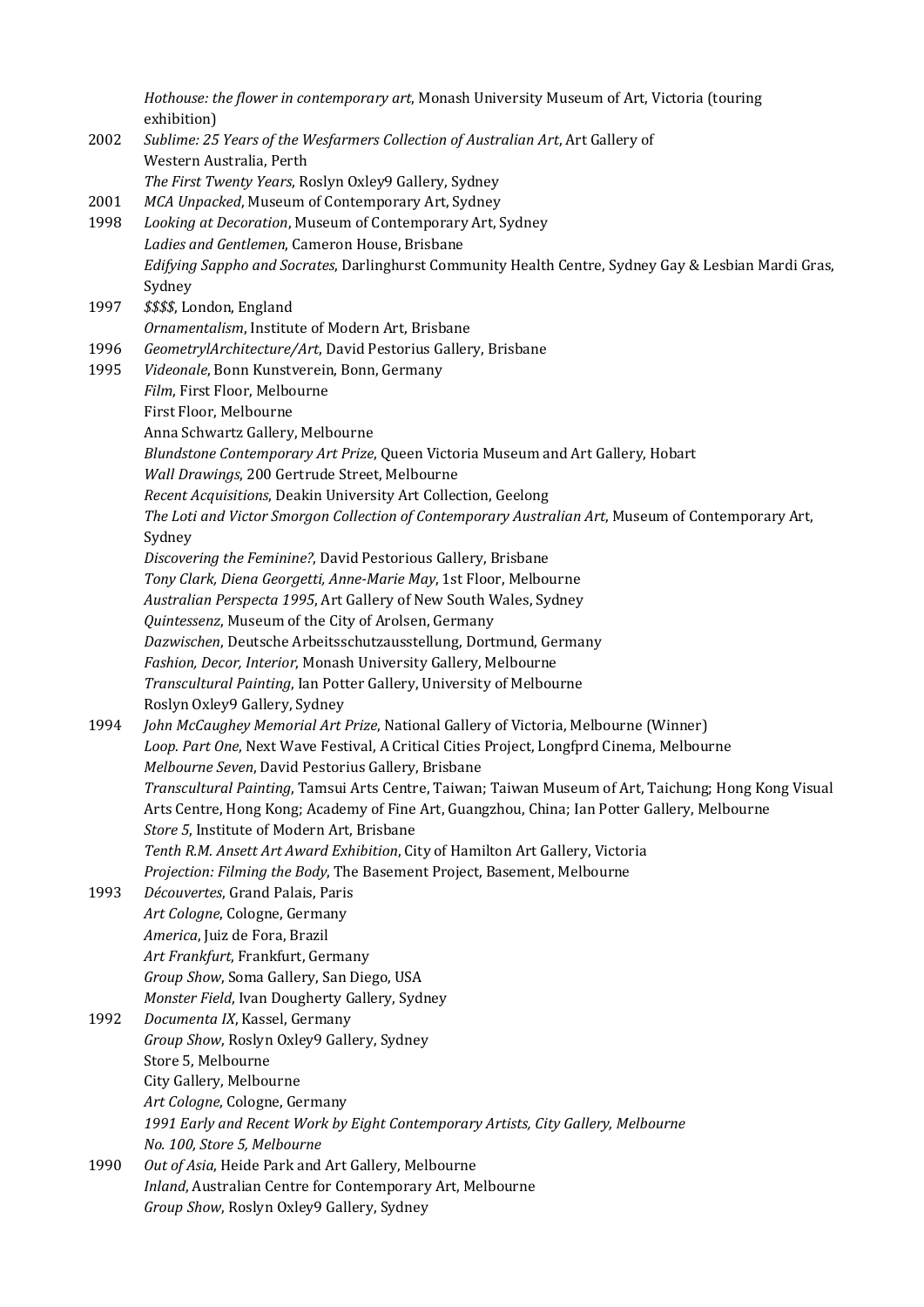*Believe, Scenery for solo dance performance by Shelley Lasica*, City Gallery, Melbourne *Questions of Belief*, Contemporary Art Centre of South Australia, Adelaide 1989 *Art and Nature*, Flaxman Gallery, London *Facciate di Roma*, Centro Culturale Ausonio, Rome 1988 *Stories of Australian Art*, Commonwealth Institute, London; Usher Gallery, Lincolnshire *Selected Works, 1968-88*, Roslyn Oxley9 Gallery, Sydney *History*, Institute of Modern Art, Brisbane *A New Generation*, Australian National Gallery, Canberra 1987 *From Field to Figuration*, National Gallery of Victoria, Melbourne *The Young Australians: Budget Collection*, National Gallery of Victoria, Melbourne *Bohemia*, Linden Gallery, St Kilda, Melbourne *The Golden Shibboleth*, Gertrude Street Artists Space *A New Romance*, Australian National Gallery, Canberra 1986 *Falls the Shadow*, Reconnaissance Gallery, Melbourne *How Much Beauty Can I Stand?*, A.C.C.A., Melbourne *Forbidden Objects*, Roslyn Oxley9 Gallery, Sydney *Primal Painting*, Heide Park and Art Gallery, Melbourne *5 Artists 5 Architects*, George Paton Gallery, Melbourne *Origins, Originality + Beyond: The 6th Biennale of Sydney*, Art Gallery of New South Wales, Sydney 1985 *Tower Hill and its Artists*, Warrnambool Art Gallery, Warrnambool *IsolaustraliaI*, Galleria Bervilacqua La Masa, Venice, Italy *Renaissance References in Australian Art*, University Gallery, University of Melbourne, Melbourne *Australian Perspecta*, Art Gallery of New South Wales, Sydney 1984 Art Projects, Melbourne *Dreams and Nightmares*, Roslyn Oxley9 Gallery, Sydney

*Architectura Picta*, George Paton Gallery, Melbourne *Show No Cowardice*, Institute of Modern Art, Brisbane

- 1983 *Pirates & Mutineers*, Roslyn Oxley9 Gallery, Sydney *Love Among the Ruins*, George Paton Gallery, Melbourne *La Ciminiera*, n-space, Sydney Art Projects, Melbourne
- 1982 *The Temple of The Winds*, n-space, Melbourne

### **Awards, Commissions, Fellowships, Grants, Prizes, Residencies, Scholarships**

- 1999 Artist in Residence: Delfina Studio, London
- 1994 John McCaughey Memorial Art Prize, National Gallery of Victoria, Melbourne
- 1990 Studio `II Paretaio', Visual Arts and Crafts Board
- 1987 Artist in Residence: Ormond College, University of Melbourne
- 1983 Special Projects Grant, Visual Arts Board

#### **Collections**

Art Gallery of New South Wales, Sydney Art Gallery of Western Australia, Perth Chartwell Collection, Auckland City of Stonnington, Melbourne The Department of Education, Melbourne Griffith University, Queensland Hayman Collection Heide Museum of Modern Art, Melbourne Ian Potter Museum of Art, Melbourne Michael Buxton Contemporary Australian Art Collection, Melbourne Monash University Museum of Art, Melbourne Museum of Contemporary Art, Sydney National Gallery of Australia, Canberra National Gallery of Victoria, Melbourne